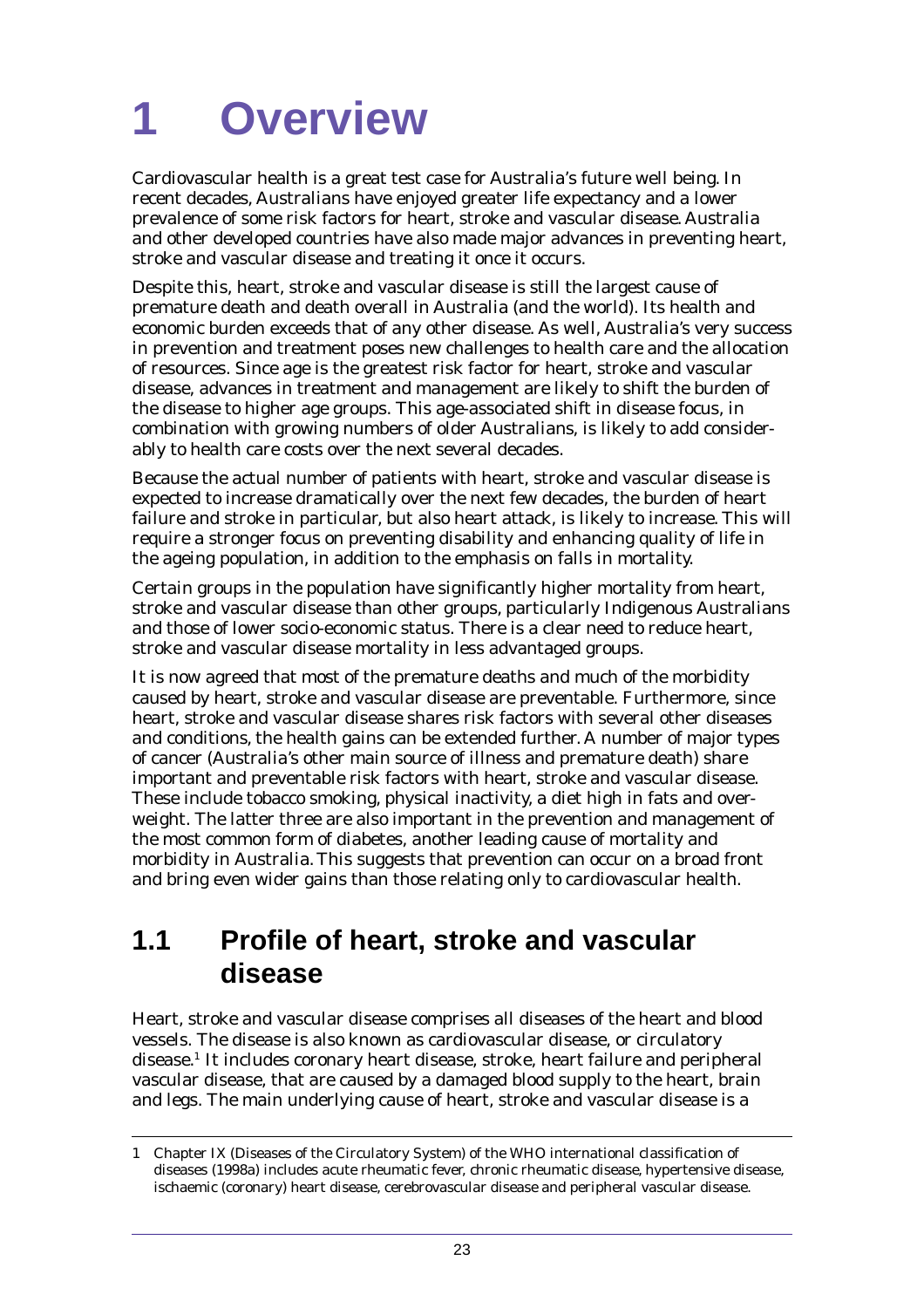process known as atherosclerosis that clogs blood vessels. It is most serious when it affects the blood supply to the heart, causing angina or heart attack, or to the brain, which can lead to a stroke.

# **Extent of the problem2**

Under the NHPA initiative, progress towards reducing the problem is measured by time trends of risk factor prevalence, morbidity and mortality.

#### **Prevalence**

Based on self reports during the 1995 National Health Survey, an estimated 2.8 million people aged 18 years and over (21 per cent of the Australian population in that age group) have had a recent and/or long-term cardiovascular condition (ABS 1997a).

The prevalence of heart, stroke and vascular disease conditions increases with age, from 4 per cent among 18 to 24 year olds to 61 per cent among those aged 75 years and over. The conditions are more prevalent among females (23 per cent) than males (19 per cent), explained partly by the higher prevalence of hypertension among females. The difference in rates between the two sexes is much smaller when age standardised.

#### **Mortality**

Heart, stroke and vascular disease is the leading cause of death among Australians, accounting for 53,990 deaths (26,550 males; 27,440 females), or 42 per cent of all deaths in 1996 (Figure 1.1). Although deaths from heart, stroke and vascular disease are a much smaller proportion of all deaths among males (39 per cent) than among females (45 per cent), males are more likely to die from heart, stroke and vascular disease prematurely. The male death rate is higher in most age groups, but the differential between the sexes declines with increasing age (Mathur & Gajanayake 1998).

Indigenous people suffer higher heart, stroke and vascular disease death rates, at twice the rate of non-Indigenous Australians (Anderson et al 1996). Over the period 1994–1996, heart, stroke and vascular disease accounted for 28 per cent of all deaths of Indigenous persons, in comparison to 42 per cent in the total population. This is because Indigenous people tend to die much younger than other Australians, and the comparative age-specific rates were much higher in the Indigenous population (Mathur & Gajanayake 1998).

Certain other groups in the population also have higher heart, stroke and vascular disease death rates than the total Australian population. For example, people from lower socio-economic groups are more likely to die from heart, stroke and vascular disease than those from higher socio-economic groups. People born in Australia also have higher heart, stroke and vascular disease death rates than those born overseas.

<sup>2</sup> Unless otherwise indicated, data on epidemiology and risk factors in this chapter were provided by the AIHW.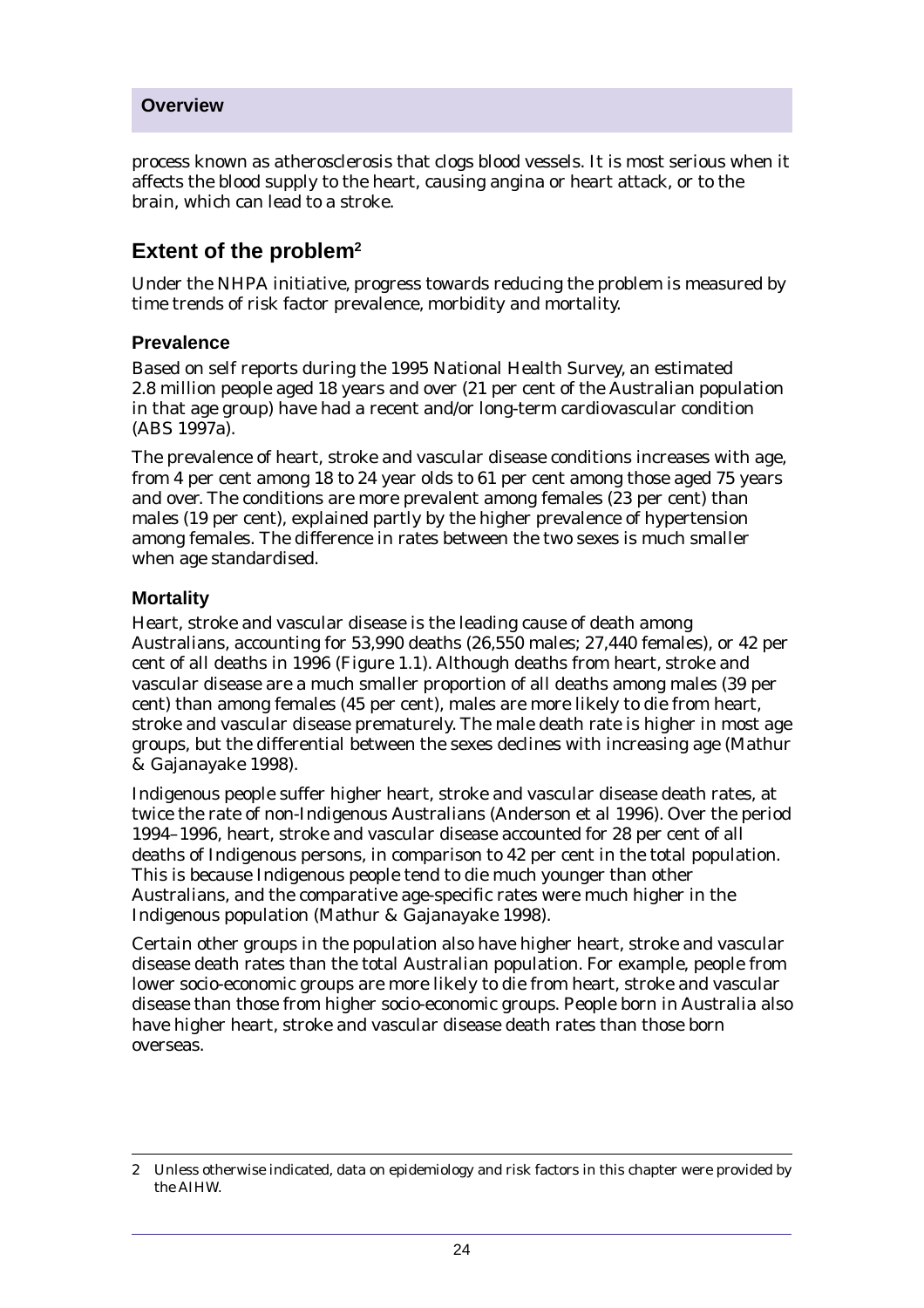



Most cardiovascular deaths are caused by coronary heart disease and stroke (Figure 1.2). While coronary heart disease accounted for 55 per cent of all heart, stroke and vascular disease deaths in 1996, stroke was the underlying cause of death for 24 per cent of these deaths.



**Figure 1.2: Deaths due to heart, stroke and vascular disease, Australia, 1996**

Morbidity associated with heart, stroke and vascular disease is difficult to quantify fully. Hospital separations and visits to general practitioners are two major sources of information for determining the magnitude of heart, stroke and vascular disease morbidity.

#### **Hospitalisation**

In 1996–97, over 421,000 hospital admissions were listed with heart, stroke and vascular disease as the principal diagnosis. This represents 8 per cent of all hospital separations, which is higher than the proportion for any other NHPA. Heart, stroke and vascular disease is also listed as an additional diagnosis in several other hospital separations. The average length of hospital stay for a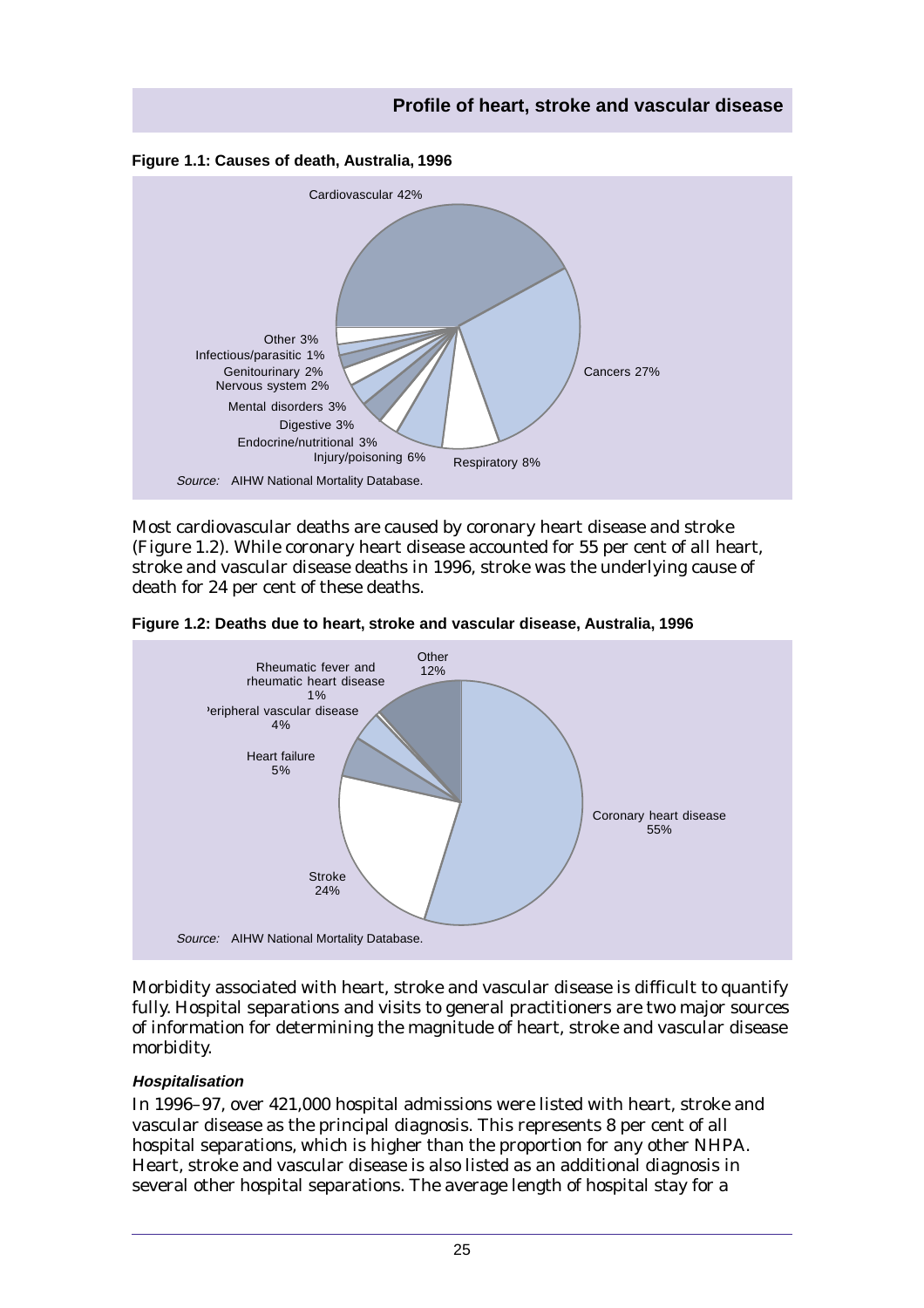principal diagnosis of heart, stroke and vascular disease is high — 5.9 days compared with an average of 4.2 days for all hospital stays in 1996–97.

The cardiovascular conditions that account for most hospital admissions are coronary heart disease, stroke and heart failure (Figure 1.3). However, these represent only 60 per cent of all separations with heart, stroke and vascular disease as a principal diagnosis.

**Figure 1.3: Admissions to hospital for heart, stroke and vascular disease, Australia, 1996–97**



#### **Visits to general practitioners**

In 1990–91, cardiovascular conditions were the second most frequently managed set of problems in general practice after respiratory conditions, accounting for 12.5 per cent of all problems managed (Bridges-Webb et al 1992). Approximately 14 per cent of cardiovascular problems managed were new problems.

For both males and females, the average number of cardiovascular problems managed per 100 visits increases with age (Figure 1.4). In the younger age groups (< 25 years), there is little difference between males and females in the rate for problems managed. Between the ages of 25 and 74 years, males have higher rates of cardiovascular problems managed per 100 encounters than females. However, from age 75 years onwards, the rate of cardiovascular problems managed becomes higher for females than males.

Hypertension is the most common condition managed in general practice (Sayer et al 1994). In 1990–91, it accounted for 6.4 per cent of all problems managed. Only 5 per cent of all hypertension problems managed were new, reflecting the chronic nature of hypertension.

Other frequently managed cardiovascular conditions are heart failure, 'other and chronic coronary heart disease', angina and stroke. For each of these conditions, the average number of problems managed per 100 encounters increases with age, and males tend to have higher rates of problems than females.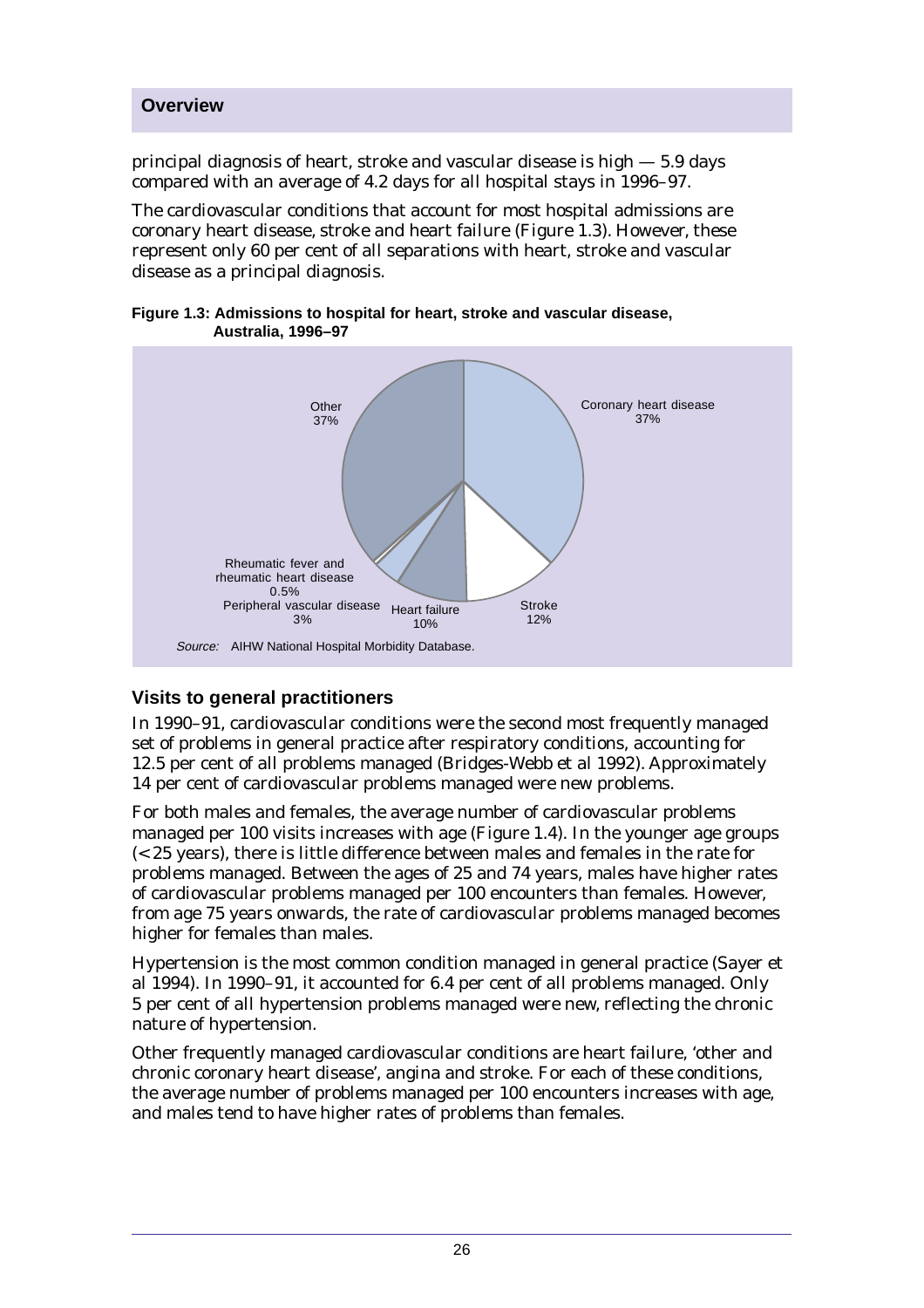



#### **Disability**

The burden of heart, stroke and vascular disease is most evident in disability. About 2 per cent of Australian males and females are disabled by the disease (Mathers 1997). While all types of heart, stroke and vascular disease compromise a person's full functioning, stroke is one of the most prominent causes of disability.

Stroke is the cause of nearly 25 per cent of all chronic disability in Australia. About one-third of people who have a stroke are permanently disabled, with some degree of paralysis of one side of the body, difficulty in communicating, or a range of other problems that may affect their quality of life and their ability to function in society.

#### **International comparisons**

Although death rates from heart, stroke and vascular disease in Australia have more than halved since the 1950s, the rates remain high compared with other developed countries (de Looper & Bhatia 1998).

Among Organisation for Economic Cooperation and Development (OECD) countries, Australia ranks the ninth lowest out of 29 countries in age-standardised death rate for heart, stroke and vascular disease. In 1992, the rates were 61 per cent higher (males) than for Hong Kong and 65 per cent higher (females) than for France.

Australia's relative ranking is worse for coronary heart disease. In 1992, the death rate for coronary heart disease among Australians was more than five times that in Japan (Figures 1.5 and 1.6). This gap remains despite more than 50 per cent reduction in rates among both males and females over the past 40 years in Australia.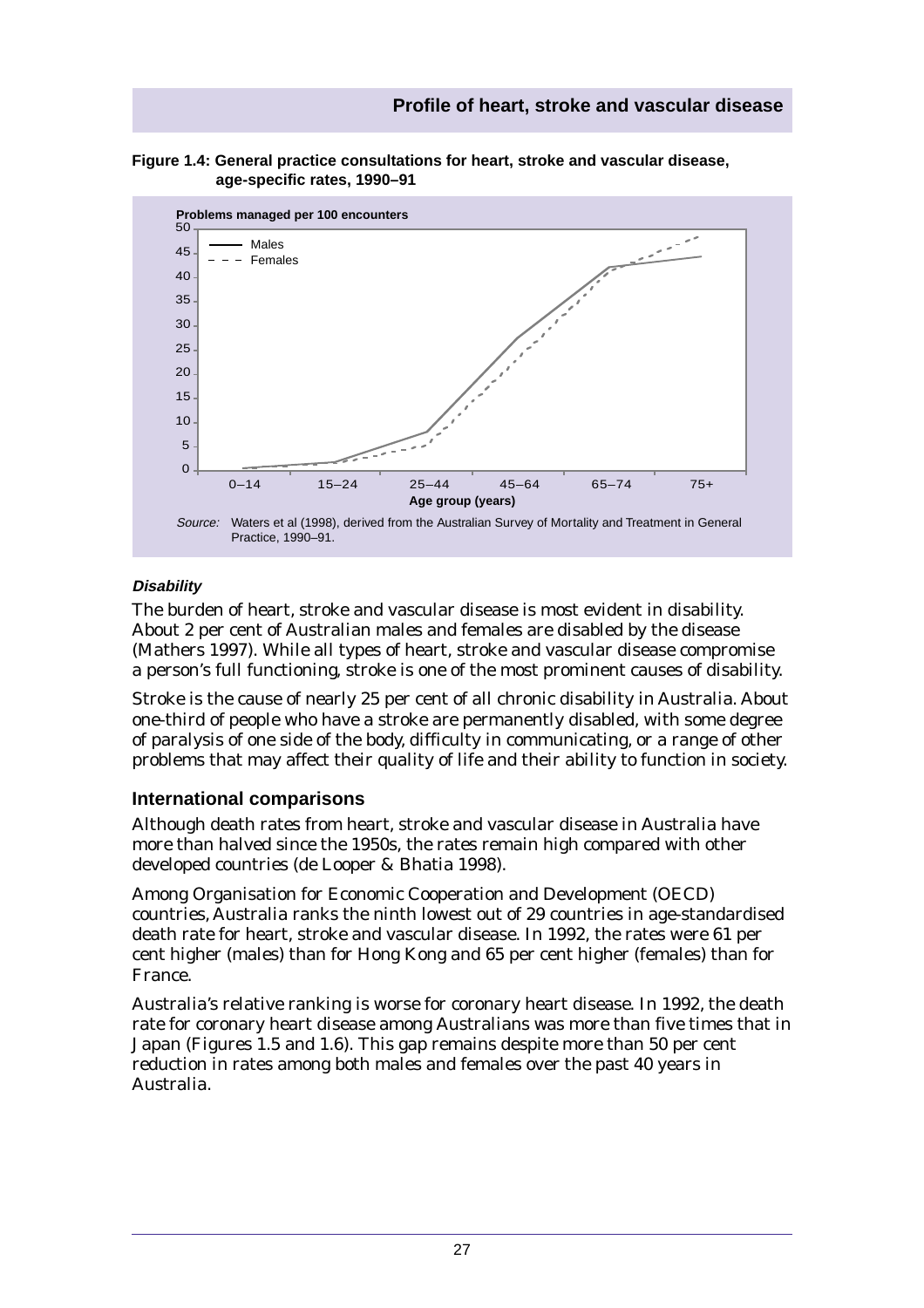

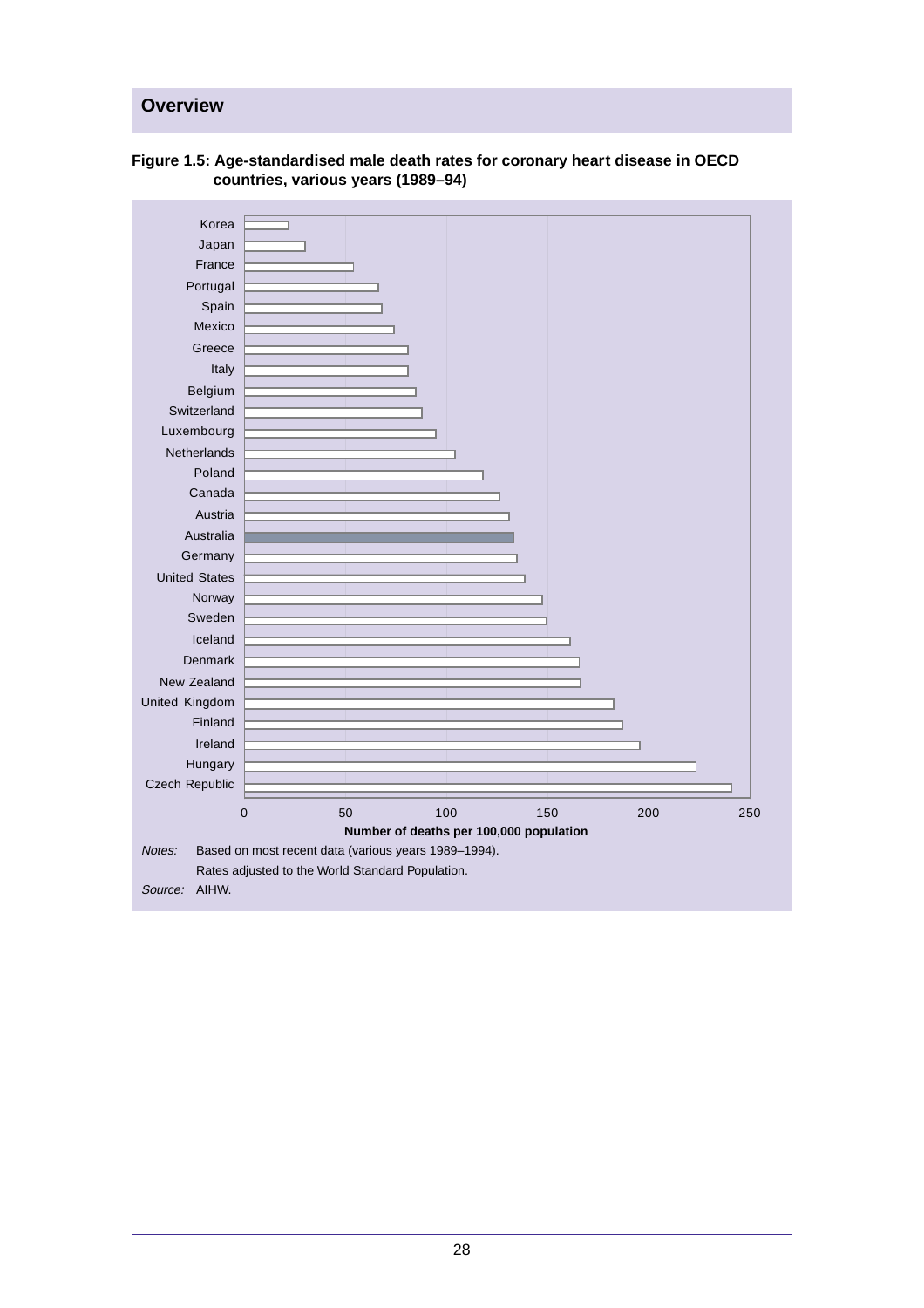#### **Profile of heart, stroke and vascular disease**



#### **Figure 1.6: Age-standardised female death rates for coronary heart disease in OECD countries, various years (1989–94)**

Starting from a low base, Australia has also made significant improvement in reducing death rates for stroke. Nonetheless, death rates for stroke are higher in Australia than in Canada, the United States, Switzerland and France among the OECD countries. In particular, in Switzerland where access of stroke patients to dedicated stroke units is virtually universal, the stroke death rates have declined by more than two-thirds since 1950–1954 (Victorian Stroke Strategy Taskforce 1998; de Looper & Bhatia 1998).

Although international comparisons of death rates may be influenced by differences in coding practices between countries, these benchmarks clearly indicate that there is potential for further lowering the death rate for heart, stroke and vascular disease in Australia. In particular, reductions in Japan and Sweden suggest that much more of the mortality from heart, stroke and vascular disease in Australia is preventable.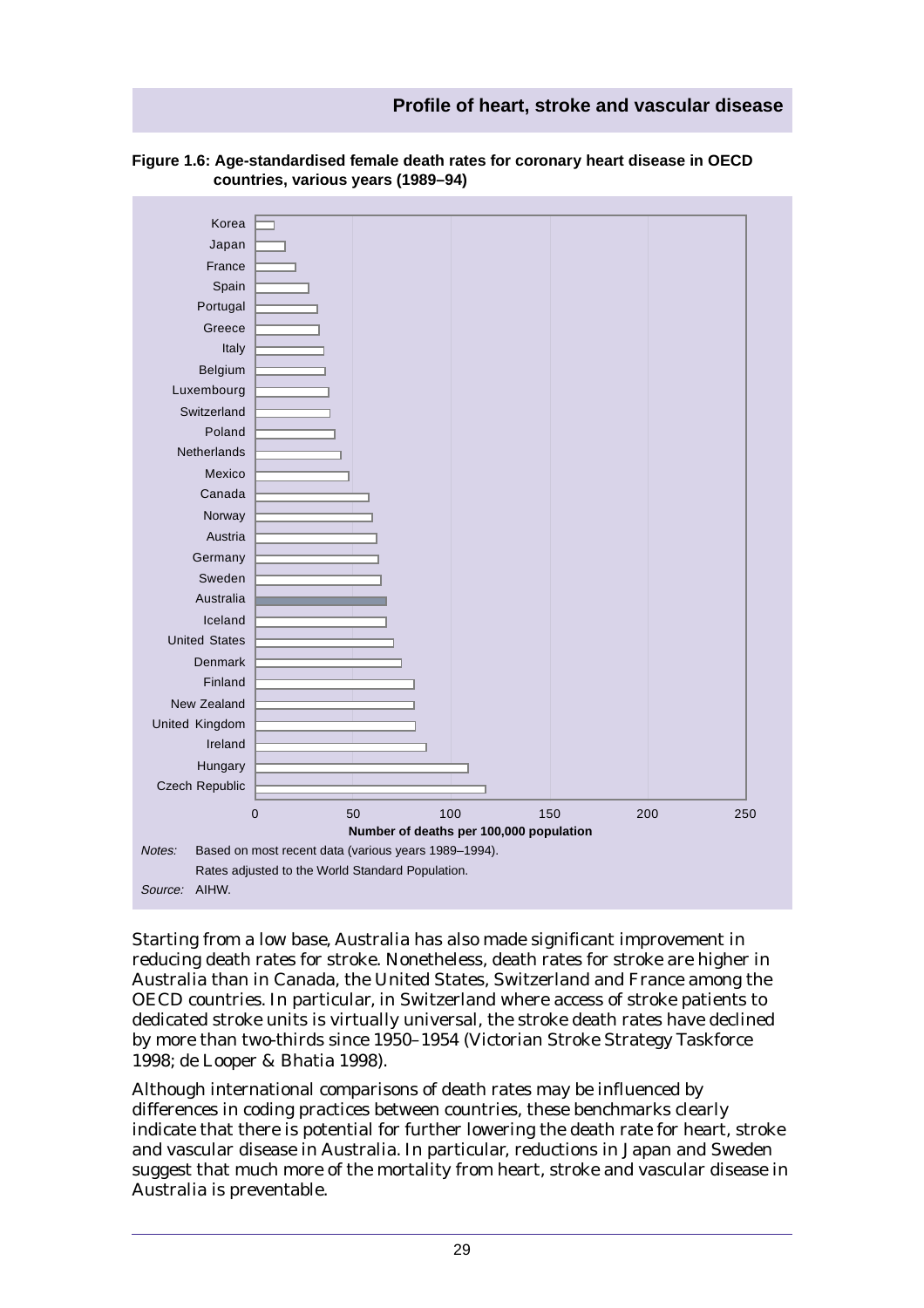## **Specific diseases**

Profiles of various heart, stroke and vascular diseases and conditions based on incidence, prevalence, hospitalisation and mortality are given below.

#### **Coronary heart disease**

Coronary heart disease includes conditions such as heart attack<sup>3</sup> and angina caused by blockages in the coronary arteries which supply blood to the heart muscle. It is the most common cause of sudden death.

In 1995–96, the incidence of coronary events in Australia, mainly heart attacks, was estimated at 421 per 100,000 among males aged 35–69 years, and 137 per 100,000 among females of the same age. Of these, about 65 per cent were non-fatal heart attacks (AIHW 1998a). Almost 156,000 hospital separations were on account of coronary heart disease, representing 3 per cent of all hospital separations in 1996–97.

In about 25 per cent of cases, the first clinical manifestation of coronary heart disease is fatal. This highlights the importance of effective prevention and early treatment. In 1996, coronary heart disease was the major cardiovascular cause of death, accounting for 23 per cent of all deaths.

#### **Stroke**

Stroke is the most important manifestation of cerebrovascular disease. A stroke occurs when an artery supplying blood to a part of the brain suddenly becomes blocked or bleeds. This causes a loss of function of part of the brain and impairment in any or all of a range of functions including movement of body parts, planning, communication and swallowing.

About 85 per cent of strokes are *ischaemic*, due mainly to atherosclerosis affecting arteries leading from the heart, or arteries in the neck or brain. Another cause is clots that travel from the heart, usually as a result of atrial fibrillation or heart attack. About 15 per cent of strokes are *haemorrhagic*, caused by bleeding within the brain or on its surface.

The prevalence of stroke in Australia per year is estimated at 40,000 events, about half of which occur in people aged over 75. For almost 52,000 hospital episodes in 1996–97, stroke was listed as the principal diagnosis, accounting for 1 per cent of all hospitalisations. It was the leading cardiovascular condition in terms of average length of stay in hospital in 1996–97 (10.5 days).

Nearly 25 per cent of those who suffer a stroke die as a consequence of the stroke within one month, and altogether one-third die within 12 months (Donnan et al 1997; Anderson et al 1993a; 1993b). Stroke accounted for almost 10 per cent of all deaths in Australia in 1996.

<sup>3</sup> In this report, the term 'heart attack' is used rather than the medical term 'myocardial infarction'. A heart attack is the clinical event of sudden death or chest pain which signifies that one of the heart's arteries has suddenly become blocked by a blood clot. Myocardial infarction refers to the actual death of heart muscle that so often results from the blockage. However, the process of muscle death takes several hours to become irreversible. Before emergency clot-dissolving treatment (thrombolysis) became available, all heart attacks (coronary events) became myocardial infarction or sudden death but that is no longer so.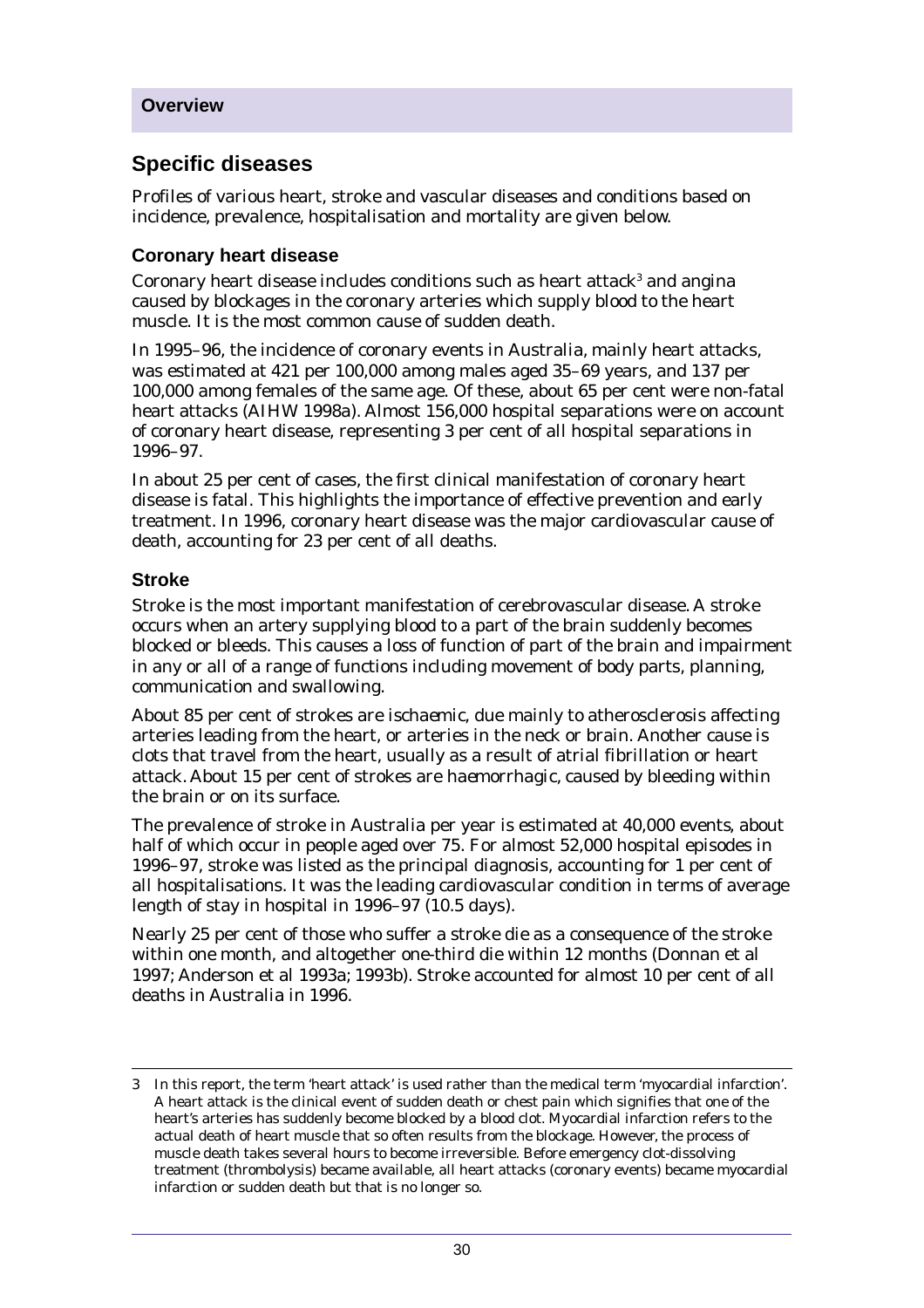Death rates for stroke are continuing to decline, by 3.4 per cent per year among males and 3.8 per cent among females (based on trend analysis of 1985–1996 mortality data), although there is some suggestion that the decline in the death rate for stroke may be slowing (Jamrozik 1997).

#### **Heart failure**

The term heart failure is used when the heart cannot pump blood well enough to meet the body's normal needs. The causes of heart failure include heart attack, hypertension or a damaged heart valve. When it causes swelling of the ankles and lung congestion it is termed congestive heart failure. It is usually serious but can be successfully treated with drugs.

Reliable data on the prevalence of the condition in Australia are not available but there were almost 41,000 hospitalisations with heart failure as the principal diagnosis in 1996–97, representing 0.8 per cent of all hospital separations. Heart failure accounted for 2 per cent of all deaths in 1996.

#### **Peripheral vascular disease**

Peripheral vascular disease involves a reduced blood supply or impaired return of blood affecting the extremities. This ranges from asymptomatic disease, through pain on walking, to pain at rest and limb-threatening ischaemia that can lead to amputation.

In 1996–97, there were almost 14,000 hospitalisations with peripheral vascular disease as the principal diagnosis, representing 0.3 per cent of all hospital separations. Peripheral vascular disease is estimated to have caused almost 2 per cent of all deaths in 1996.

#### **Abdominal aortic aneurysm**

Abdominal aortic aneurysm is an abnormal ballooning out of the aorta (the main artery leading from the heart) below the renal arteries. This progresses gradually and usually asymptomatically over many years.

The prevalence of potentially life-threatening abdominal aortic aneurysm is estimated at 0.8 per cent in males aged 65–79 years and less than 0.2 per cent in females (Nicholls et al 1992). The incidence of this condition appears to have risen over the last two decades (Norman et al 1991; Semmens et al 1998).

#### **Acute rheumatic fever and rheumatic heart disease**

Childhood and adolescent attacks of Group A streptococcal throat infections can lead to acute rheumatic fever. The damage this can do to heart valves and other parts of the heart is known as rheumatic heart disease, which may cause serious problems in the acute stage as well as later in life.

Rheumatic heart disease is now rare in Australia generally but its prevalence among Indigenous people living in remote regions of the country (especially the Top End of the Northern Territory) is high (10–24 per 1,000 in the Indigenous population compared to less than 1 per 1,000 in the general population). Similarly, annual incidence rates of acute rheumatic fever are estimated to range from 3 to 12 per 1,000 in the Indigenous population compared to less than 0.05 per 1,000 in the general Australian population.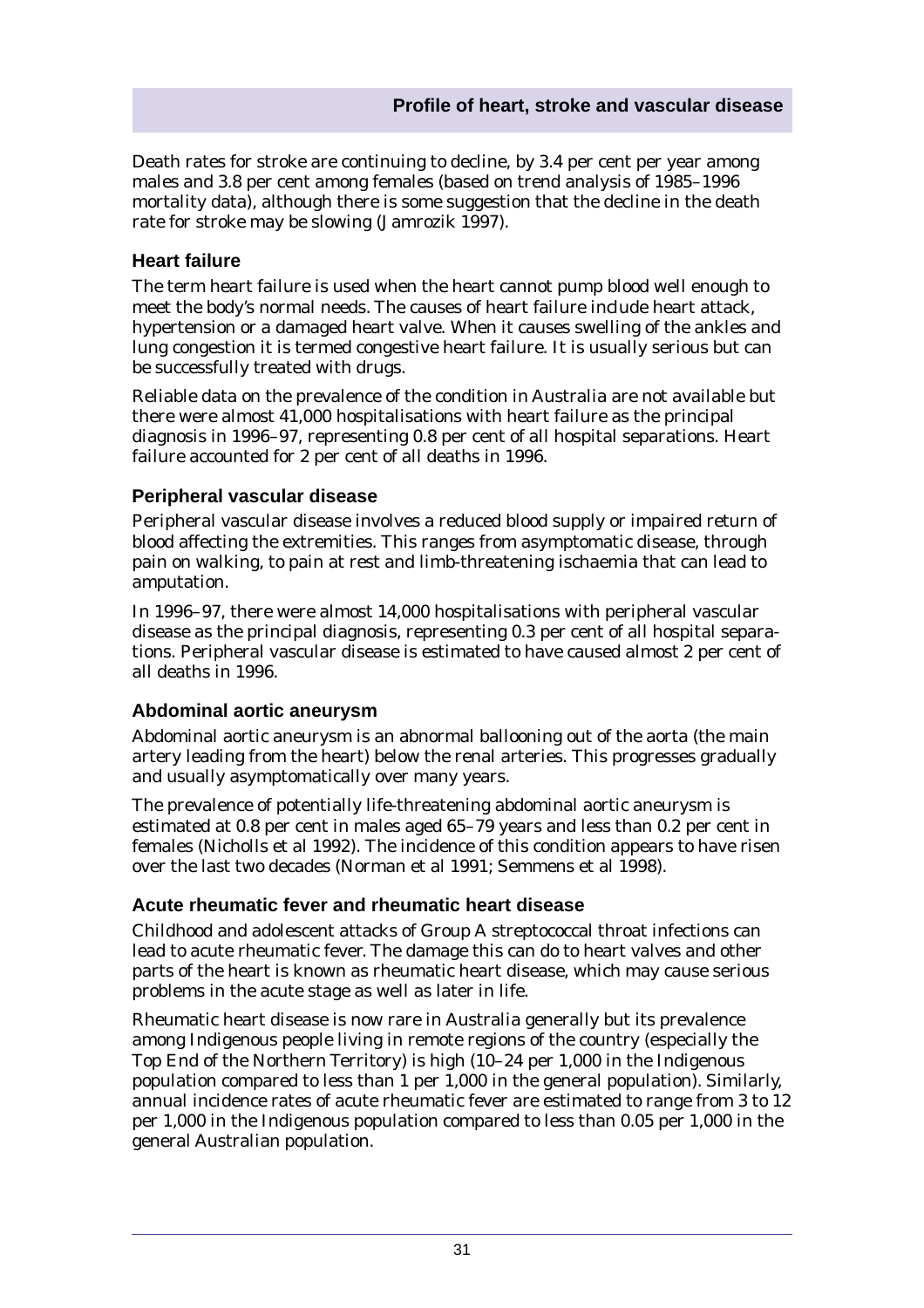In 1996–97, there were almost 2,000 hospital separations with rheumatic heart disease as the principal diagnosis. Acute rheumatic fever and rheumatic heart disease caused around 0.3 per cent of all deaths in 1996.

## **Risk factors**

Increasing age, male gender and a family history are risk factors for heart, stroke and vascular disease that cannot be modified. There is also a range of risk factors that can be modified or managed. The range includes tobacco smoking, high blood pressure, high blood cholesterol, physical inactivity, overweight and obesity, high alcohol consumption, diabetes and non-valvular atrial fibrillation.

It is important to recognise that these risk factors are strongly influenced by the circumstances in which people live and work (see Section 6.3).

Table 1.1 lists the major established risk factors for coronary heart disease and stroke.

| <b>Risk factor</b>                 | <b>Coronary heart disease</b> | <b>Stroke</b> |
|------------------------------------|-------------------------------|---------------|
| Demographic and hereditary factors |                               |               |
| Age                                | ✓                             | ✓             |
| Sex                                |                               |               |
| Family history of disease          |                               |               |
| Behavioural risk factors           |                               |               |
| Tobacco smoking                    | ✓                             | ✓             |
| Physical inactivity                |                               |               |
| Poor nutrition                     |                               |               |
| High consumption of alcohol        |                               |               |
| Physiological risk factors         |                               |               |
| High blood pressure                | $\overline{\mathcal{L}}$      |               |
| Elevated blood lipids              |                               |               |
| Overweight and obesity             |                               |               |
| Diabetes mellitus                  |                               |               |
| Non-valvular atrial fibrillation   |                               |               |
| Transient ischaemic attack         |                               |               |

Note: √ substantial evidence of association between the risk factor and the disease; **—** no known association.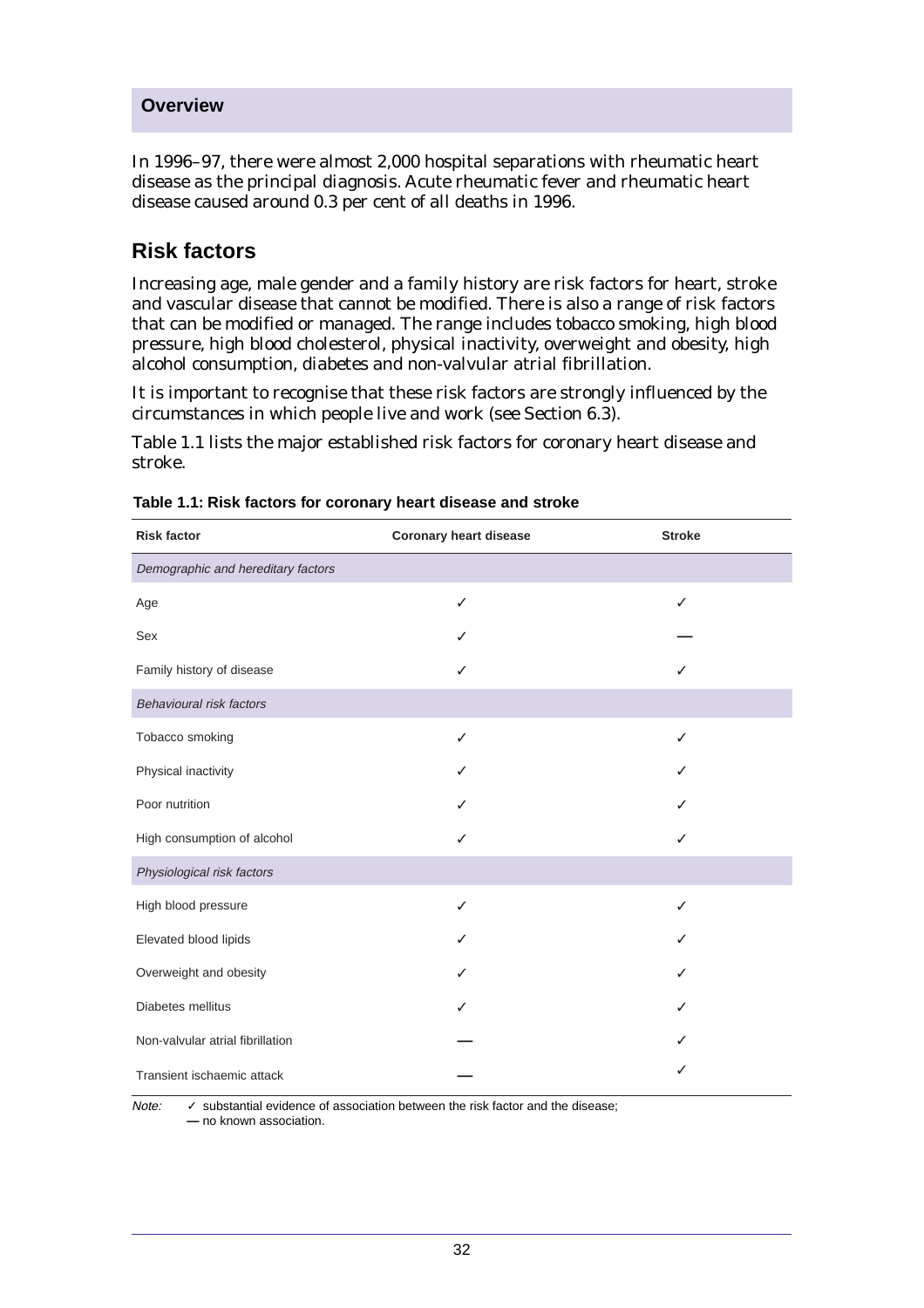#### **Tobacco smoking**

There is a clear relationship between smoking and coronary heart disease (Prescott et al 1998), stroke (Robbins et al 1994), peripheral vascular disease (Krupski 1991) and abdominal aortic aneurysm (Lederle et al 1997). Passive smoking has also been associated with increased risk of heart disease (Kawachi et al 1997; Law & Hackshaw 1996; Lam & He 1997).

Because it can be prevented entirely in principle, and it approximately doubles the risk of dying of a heart attack, smoking is commonly regarded as the most important modifiable risk factor for heart, stroke and vascular disease.

Smoking cessation leads to a marked and rapid fall in the risk of heart, stroke and vascular disease (US Dept Health & Human Services 1990). The risk of a coronary event or stroke among former smokers has been reported to approach that of people who have never smoked within two to five years of cessation of smoking (Kawachi et al 1993; Negri et al 1994).

In Australia in 1995, an estimated 27 per cent of males and 20 per cent of females reported themselves as current smokers. Ex-smokers made up another 32 per cent of males and 23 per cent of females.

#### **Physical inactivity**

There is strong evidence that physical inactivity increases morbidity and mortality from coronary heart disease (especially heart attack and sudden death). The American Heart Association states that increasing levels of physical activity is as important in preventing coronary heart disease as lowering levels of cholesterol and blood pressure (Fletcher 1994). Evidence that physical activity plays a protective role against stroke is less clear, although such evidence is increasing (Stacco et al 1998; US Dept Health & Human Services 1996).

People who are physically inactive are almost twice as likely to die from coronary heart disease as those who are active (Berlin & Colditz 1990; Leon & Connett 1991). Physical inactivity also relates to other risk factors for heart, stroke and vascular disease, such as obesity, high blood pressure, total blood cholesterol and a poor cholesterol pattern (Blair 1997). There is evidence that an increase in physical activity over time is associated with a fall in levels of those risk factors (Young et al 1993).

The prevalence of physical inactivity is difficult to measure in population surveys. From various surveys, it is estimated that up to 50 per cent of Australians are physically inactive to a degree that carries a greater risk of heart, stroke and vascular disease.

#### **High blood pressure**

High blood pressure is a major risk factor for coronary heart disease, heart failure and stroke, with the risk increasing along with the level of blood pressure (Ashwell 1997; DHSH 1994b; Whelton 1994; Kannel 1991).

Both systolic and diastolic blood pressures are predictors of heart, stroke and vascular disease at all ages (Kannel 1991), although systolic blood pressure is a stronger predictor of death due to coronary heart disease (Neaton & Wentworth 1992). When blood pressure is lowered by 4–6 mmHg over two to three years, it is estimated that the risk reduces by 14 per cent in patients with coronary heart disease and by 42 per cent in stroke patients (Collins et al 1990; Rose 1992).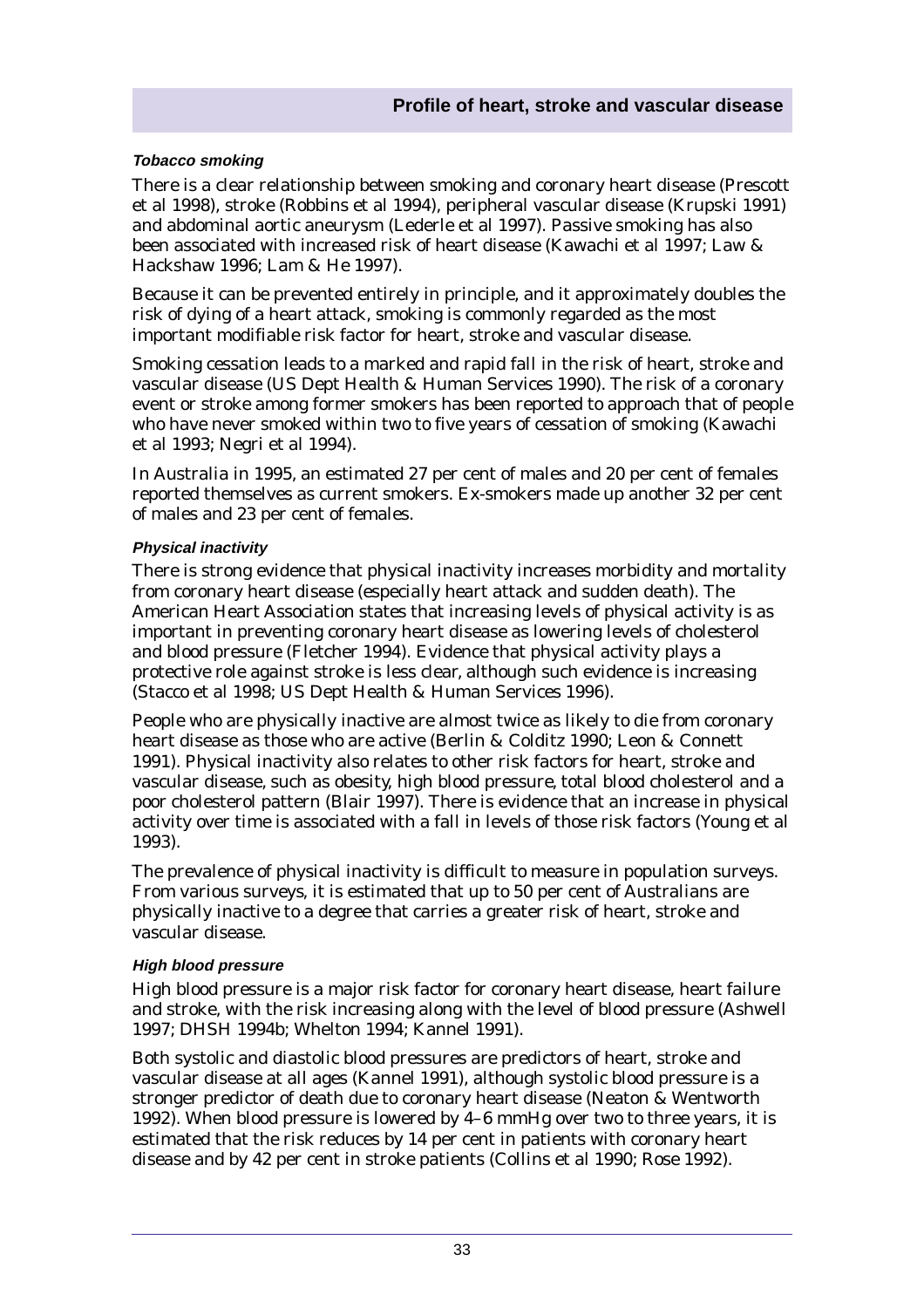In Australia in 1995, 17 per cent of men and 15 per cent of women over 18 years of age had high blood pressure and/or were on treatment for the condition.

#### **Non-valvular atrial fibrillation**

Non-valvular atrial fibrillation occurs in about 10 per cent of those over the age of 75 years (Lake et al 1989), and increases stroke risk about five-fold (Wolf et al 1978). Among people with non-valvular atrial fibrillation, anticoagulation with warfarin reduces the relative risk of stroke by about 70 per cent and aspirin reduces the risk by about 30 per cent (Atrial Fibrillation Investigators 1994).

#### **Nutrition**

Poor nutrition can have many effects that contribute to heart, stroke and vascular disease. The types and proportions of fat and fibre as well as the level of dietary sodium, potassium and other components can variously have a wide range of effects. Among these are effects relating to blood cholesterol, blood pressure and perhaps heart rhythm. However, although the effects of dietary components are complex and inter-related, the most important single factor for heart, stroke and vascular disease appears to be the amount of saturated fat consumed. A population's level of saturated fat intake is the prime determinant of its level of blood cholesterol and, as shown below, high blood cholesterol is a key factor in heart, stroke and vascular disease, especially coronary heart disease.

Studies show a positive relationship between an individual's total blood cholesterol level and risk of coronary heart disease as well as death (Kannel & Gordon 1970; Pocock et al 1989).

Many studies have demonstrated the significance of blood cholesterol components as risk factors for heart, stroke and vascular disease. Evidence that raised lowdensity lipoprotein (LDL) cholesterol, the main component of blood cholesterol, is positively associated with coronary heart disease comes from epidemiology, animal research, clinical trials and genetic studies (Expert Panel on Detection, Evaluation, and Treatment of High Blood Cholesterol in Adults 1994; Ashwell 1997). Conversely, a high concentration of high density lipoprotein (HDL), another key cholesterol component, appears to provide some protection against coronary heart disease (Pocock et al 1989). There is substantial evidence that lowering total and LDL cholesterol levels will reduce the incidence of coronary heart disease (LaRosa et al 1990; Muldoon et al 1990; Shepherd et al 1995).

There are no recent national data to provide information on the levels of blood lipids or triglycerides among Australians. However, according to National Heart Foundation Risk Factor Prevalence Survey data, the average levels of total blood cholesterol in the Australian population in 1989 were high and a major health concern. Of people aged 20–69 years, 47 per cent of men and 39 per cent of women had blood cholesterol levels above 5.5 mmol/L (Risk Factor Prevalence Study Management Committee 1990).

#### **Overweight and obesity**

Obesity is associated with increased morbidity and mortality (Pi-Sunyer 1993), particularly from heart, stroke and vascular disease (Eckel 1997). Even a modest degree of excess body fat has been associated with a higher risk of hypertension (Yong et al 1993; Huang et al 1998) and diabetes (Colditz et al 1990), both of which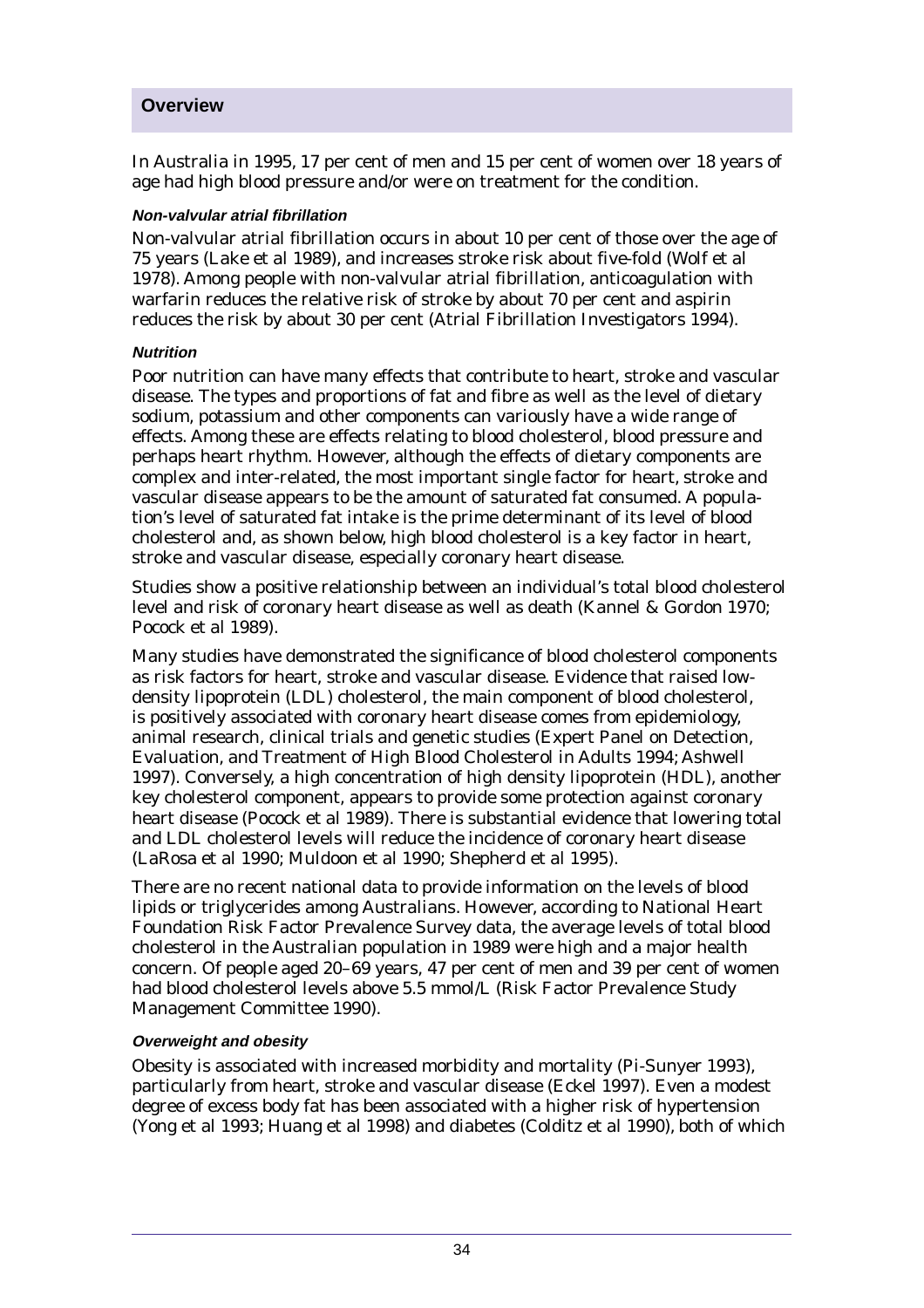contribute to heart, stroke and vascular disease. Abdominal obesity has been found to be a better predictor of cardiovascular morbidity and mortality than overall obesity (Prineas et al 1993).

Evidence that reducing weight reduces mortality from heart, stroke and vascular disease is inconclusive. However, there is evidence that losing weight reduces the incidence and severity of risk factors such as high blood pressure, high blood cholesterol and diabetes (Rissanen et al 1991; Pi-Sunyer 1993).

In 1995, according to the National Nutrition Survey (ABS & HEALTH 1998), almost 64 per cent of males and 49 per cent of females over 18 years of age were overweight. Over 18 per cent of Australians were estimated as being obese.

#### **High consumption of alcohol**

Evidence from prospective studies indicates that heavy alcohol consumption is associated with increased mortality and morbidity from coronary heart disease and stroke (Hanna et al 1992). Moderate to heavy drinkers have an increased risk of stroke compared to non-drinkers and light drinkers (Stampfer et al 1988).

It is well documented that increased consumption of alcohol, particularly binge drinking, is related to an increase in blood pressure (Wakabayshi et al 1994). Each increment of 10 g of alcohol drunk per day appears to increase systolic and diastolic blood pressure by 1–2 mmHg (Ashwell 1997). However, moderate intake of alcohol appears to have a protective effect against coronary heart disease (Rimm et al 1996).

In 1995, over 6 per cent of males and 4 per cent of females (aged over 15 years) reported drinking alcohol at levels dangerous to their health.

#### **Diabetes**

People with diabetes have two to five times increased risk of developing heart, stroke and vascular disease (Zimmet & Alberti 1997). It is the most common cause of death in people with diabetes. It is estimated that about 4 per cent of Australians have diabetes (Amos et al 1997).

#### **Potential risk factors**

In addition to the established risk factors described above, several other genetic, behavioural and physiological risk factors have been identified for heart, stroke and vascular disease. Under current investigation in particular are antioxidants and homocystine, which may eventually suggest further approaches to primary prevention.

## **Heart, stroke and vascular disease comorbidity**

Comorbidity, which refers to the occurrence of more than one disorder at the same time, is commonly found among people with heart, stroke and vascular disease. An individual may have more than one cardiovascular condition, or may have a cardiovascular condition in combination with other diseases. While some comorbidity is of unrelated diseases, it often results from common sharing of risk factors. The issue of comorbidity of heart, stroke and vascular disease in relation to other NHPAs is discussed below.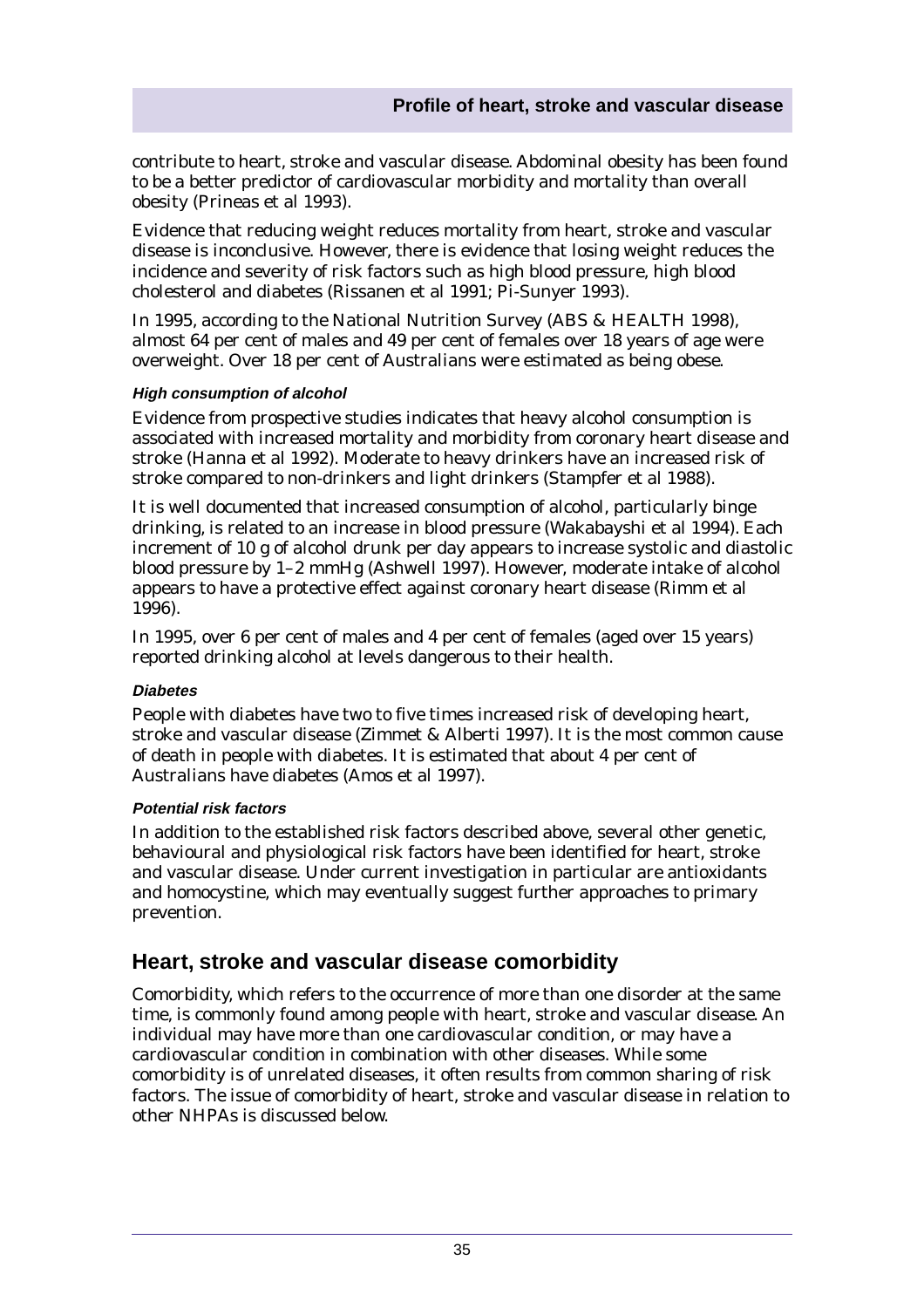# **Cardiovascular health and other National Health Priority Areas**

Cardiovascular health shares a number of risk factors with other NHPAs, particularly diabetes. Having one disease or condition can predispose to another. The NHPA conditions have many common roots in lifestyle, social factors and the environment, eg the contribution of obesity to both cardiovascular problems and diabetes. Reducing the levels of these factors requires similar interventions and will bring benefits across all the NHPAs, although the effectiveness of the interventions may vary for each condition.

The overlap between the various NHPAs has implications for their control, especially in determining whether health care is helping to create a smaller burden of disease. Substitute morbidity and mortality following successful intervention for a condition or disease may offset the benefits to the population as a whole. The rising trends in cancer incidence, in juxtaposition to declining cardiovascular mortality, is an example of such an overlap between NHPA diseases and conditions.

In terms of overall NHPA goals, collaboration between various strategies, particularly in the area of prevention, is likely to prove cost-effective.

#### **Diabetes**

Heart disease is common among people with diabetes. During the 1995 National Health Survey, about 15 per cent of those with diabetes reported having heart disease, at almost six times the rate noted among people without diabetes. In 1996–97, almost one in six hospital separations with coronary heart disease as any listed diagnosis also had diabetes recorded as an associated diagnosis. Heart disease appears earlier in life and is more often fatal among those with diabetes.

Diabetes is also an important cause of stroke, and people with diabetes may have a worse prognosis after stroke. Diabetes may accentuate the role of elevated blood pressure in stroke.

The incidence and prevalence of peripheral vascular disease in those with diabetes increase with the duration of the peripheral vascular disease. Mortality is increased among patients with peripheral vascular disease and diabetes, in particular if foot ulcerations, infection or gangrene occur.

Not only do heart, stroke and vascular disease and diabetes share common risk factors, but diabetes is an independent risk factor for heart, stroke and vascular disease. However, there is limited information on whether the presence of heart, stroke and vascular disease promotes diabetes in some way.

High blood pressure, high cholesterol and obesity are often present along with diabetes. As well as all being independent cardiovascular risk factors, when they are in combination with glucose intolerance (a feature of diabetes) and other risk factors such as physical inactivity and smoking, these factors present a greater risk for heart, stroke and vascular disease. Evidence is accumulating that high cholesterol and glucose intolerance, which often occur together, may have a common aetiological factor.

Despite these similarities, trends in cardiovascular mortality and diabetes incidence and mortality are moving in opposite directions. While the ageing of the population following reductions in cardiovascular mortality may have contributed to these contrasting trends, the role of other factors also needs to be clearly understood if common risk factor prevention strategies are to be considered.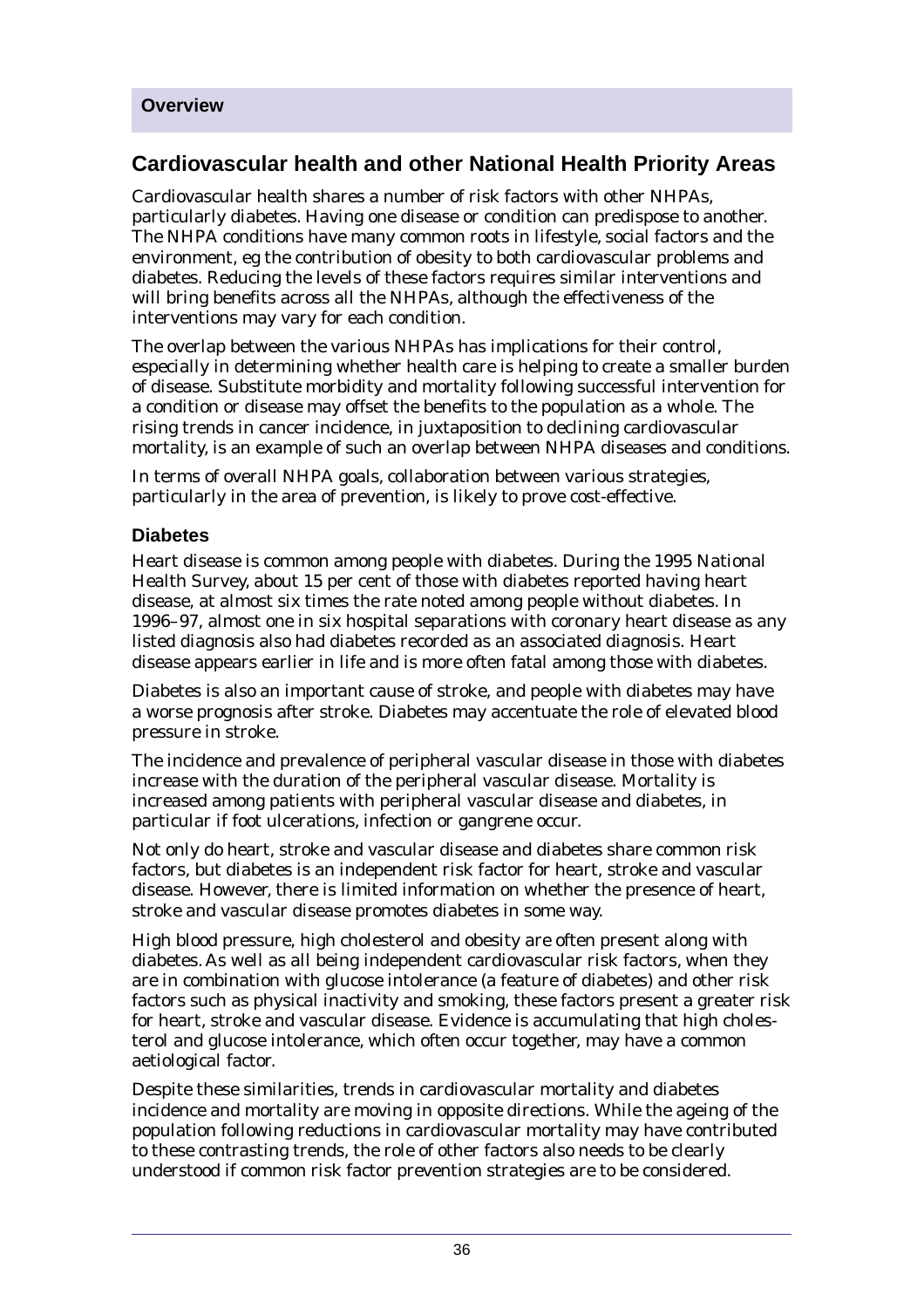#### **Cancer control**

Cancer mortality is also decreasing in Australia, reflecting changes in patterns of exposure to risk factors, changes in treatment and early detection techniques, and the use of medical services.

However, the incidence of cancer is on the rise in Australia. While some of this increase is attributable to population growth and increased rate of detection of some cancers, ageing of the population (following sustained reduced mortality from heart, stroke and vascular disease) over the past several years may have led to a substantial substitute effect.

The co-presence of both heart, stroke and vascular disease and cancer is not uncommon. However, there is no known common cause. The two groups of diseases also share several risk factors. The contribution of smoking to both diseases is well documented; obesity, heavy alcohol use and other risk factors may also contribute to both groups.

#### **Injury prevention and control**

The impact of external injuries upon cardiovascular outcomes is rarely quantified. Injuries may initiate incipient diseases or problems, including those that predispose to heart, stroke and vascular disease. They may also force lifestyle changes that alter the cardiovascular health of the individual.

The presence of heart, stroke and vascular disease may affect recovery from an accident but there are limited statistics available to support this.

#### **Mental health**

Psychosocial disorders are one of the most difficult problems for physicians caring for those with chronic conditions such as heart, stroke and vascular disease.

Emotional problems following stroke have been reported for several decades. Poststroke depressive disorders are common, often severe and lengthy if untreated. Depression is also a common problem associated with heart disease. Studies indicate that 10 to 20 per cent of patients with heart attack, heart failure and other forms of chronic heart disease have depressive symptoms. Almost 5 per cent may suffer from major depression.

Marmot et al (1998) and others have recently suggested physical and chemical mechanisms by which social and emotional factors cause coronary heart disease. Further evidence is required to support these suggestions.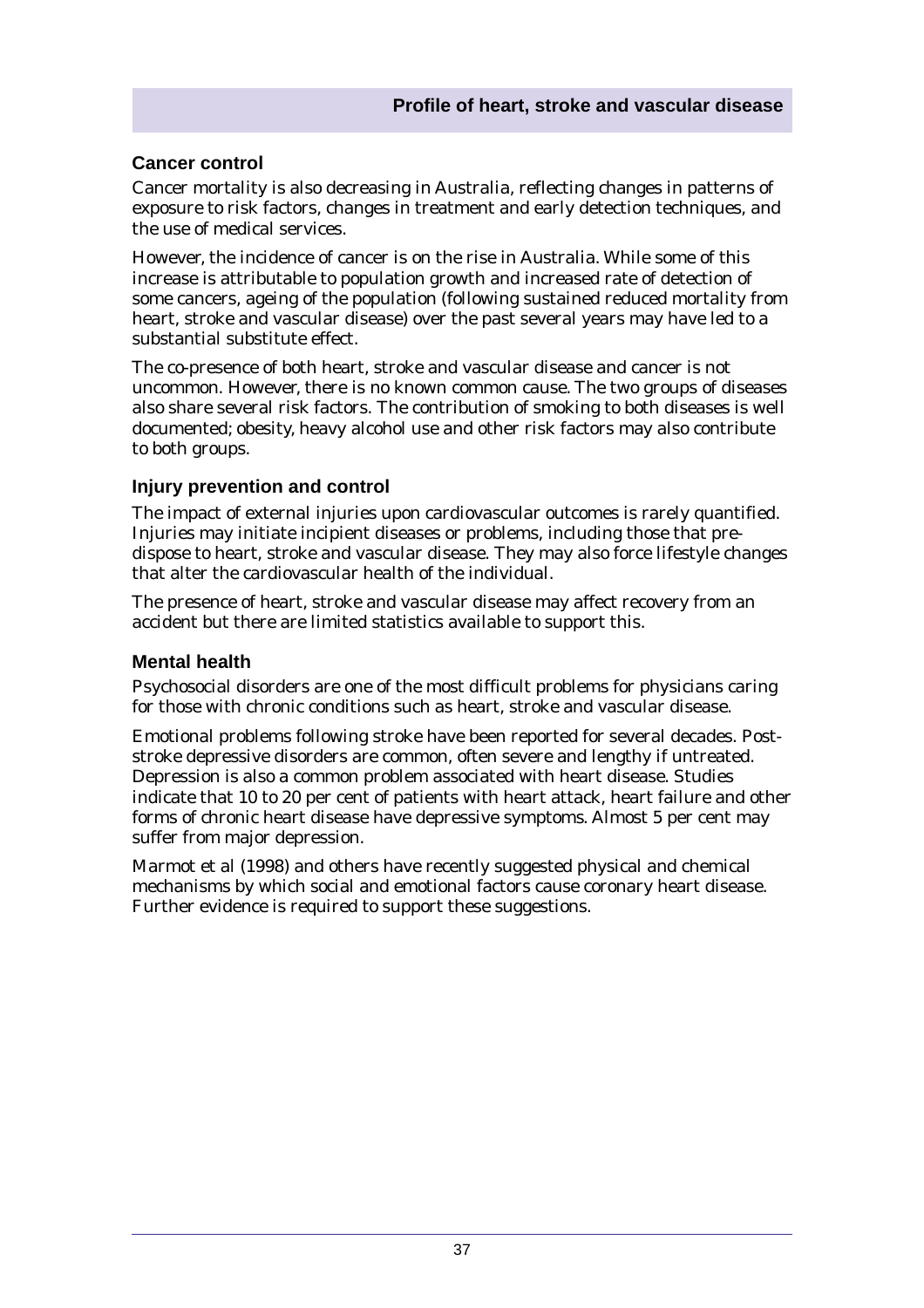# **1.2 Trends in mortality and prevalence**

# **Mortality**

There has been a substantial decline in heart, stroke and vascular disease mortality in Australia over recent decades (Figures 1.7 and 1.8). This trend in death rates continues among both males and females, and more rapidly than for non-cardiovascular mortality.

**Figure 1.7: Trends in heart, stroke and vascular disease mortality among males, Australia, 1950–1996**



**Figure 1.8: Trends in heart, stroke and vascular disease mortality among females, Australia, 1950–1996**

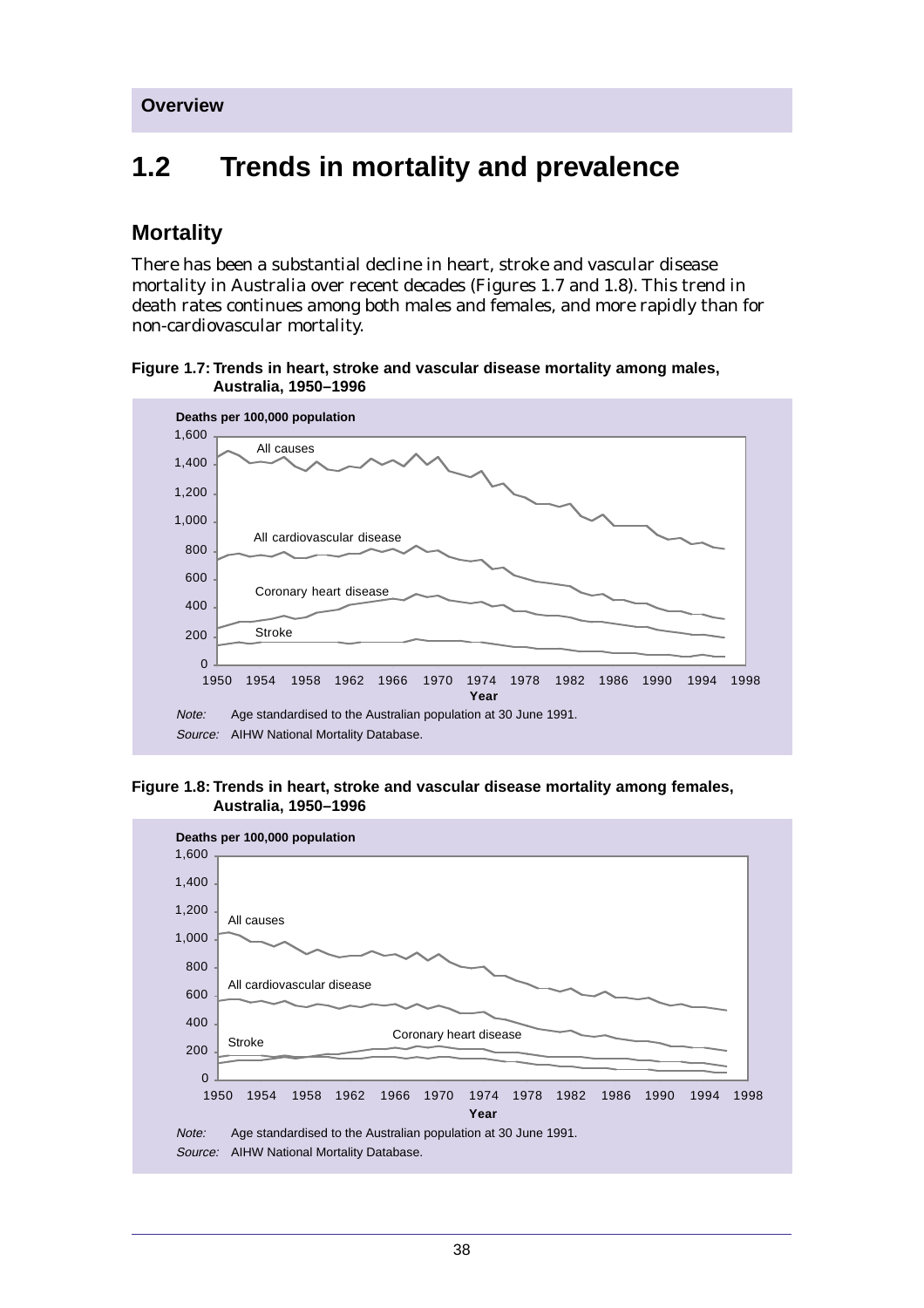Between 1985 and 1996:

- Heart, stroke and vascular disease death rates declined with an annual average of 3.7 per cent for males and 3.6 per cent for females. The corresponding rates of decline for all causes of death were 2.2 and 1.9 per cent, respectively.
- Coronary heart disease death rates declined 4.0 per cent per year among males and 3.6 per cent per year among females during that period. Deaths from heart attacks, the major contributor to coronary heart disease mortality, declined at an annual rate of 5.5 per cent among males and 4.7 per cent among females.
- Mortality from stroke declined 3.4 per cent per year among males and 3.8 per cent per year among females, and the decline occurred in all age groups.
- The rate of decline in death rates was faster in the younger age groups. For example, coronary heart disease death rate declined annually by 5.6 per cent for males and 6.2 per cent for females in the age group 25–74 years. The corresponding figures for stroke were 5.1 and 6.0 per cent respectively.

### **Disease prevalence**

A comparison of the 1989–90 and 1995 National Health Surveys reveals an increase in the prevalence of heart, stroke and vascular disease conditions, from 174 per 1,000 adults (persons aged 18 years and over) to 209 per 1,000 adults. Hypertension was estimated to have increased by 17 per cent between the two periods; heart disease in comparison increased by about 5 per cent. The largest increase in reported prevalence was noted for 'other circulatory diseases' (which includes aortic aneurysm and peripheral vascular disease) which appears to have increased from 22 per 1,000 adults to 52 per 1,000 adults, an increase of 136 per cent (ABS 1997a).4

Several different factors may have contributed to this increase in the reported prevalence. While some of the increase is due to the ageing of the population, the increase may also be a reflection of heightened public awareness and improved medical diagnosis related to heart, stroke and vascular disease conditions (ABS 1997a). Even after removing the effect of the ageing of the population — by age and sex standardising the data — the prevalence rate increased from 180 per 1,000 adults to 209 per 1,000 adults between the two periods.

It is estimated that, compared with other groups of diseases, eliminating heart, stroke and vascular disease in Australia would result in the greatest gain in disability-free life expectancy. It would add five healthy years to the average life expectancy at birth for males and 2.7 healthy years for females (Mathers 1997). For individual diseases, eliminating coronary heart disease would achieve the greatest gain in healthy life expectancy at birth — an average of 2.4 years for males and 1.1 years for females. Similarly, eliminating stroke would lead to an additional 0.7 healthy years on average for males and 0.6 healthy years on average for females.

<sup>4</sup> Care should be taken in interpreting trends as changes in survey methods may affect comparability between the surveys.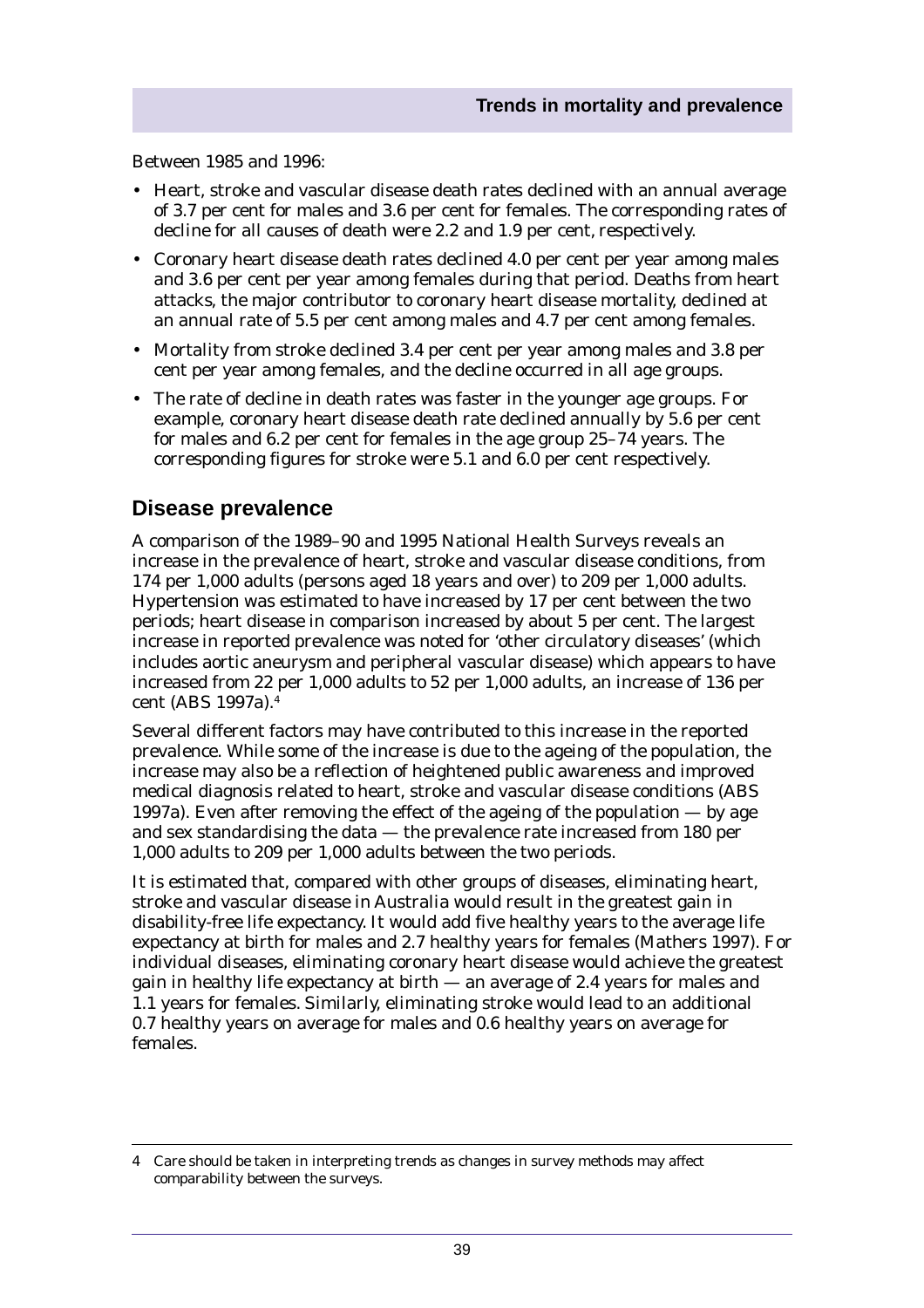# **1.3 Issues in heart, stroke and vascular disease**

# **Increasing burden**

Despite the downward trends in death rates, the burden of heart, stroke and vascular disease appears to be rising. The increase is mainly because the population is ageing, but also partly because of declines in heart, stroke and vascular disease death rates among younger age groups. This has important health care and resource implications.

Coronary heart disease, stroke, hypertension and heart failure are common conditions among older people. It is expected that their treatment with drugs and other medical interventions will place increasing demand on the health care system over the next several decades. At the same time, more emphasis will be needed on preventing and reducing disability and improving quality of life in this age group.

More than 2.2 million Australians in 1993–94 were aged 65 years or more. They were 12 per cent of the population, but accounted for about two-thirds of the cardiovascular health care costs. Over 50 per cent of these people were reported to have some form of heart, stroke and vascular disease.

Figure 1.9 shows projected numbers of older persons with certain cardiovascular conditions in Australia over the next 30 years, with an approximate two-fold increase in prevalence expected (Kelly 1997).

**Figure 1.9: Projected numbers of older patients with certain heart, stroke and vascular conditions, Australia**



Similarly for stroke, it is expected that between 1996 and 2016 there will be a 69 per cent increase in new cases and a 45 per cent increase in the total cost of stroke (NHMRC 1997a).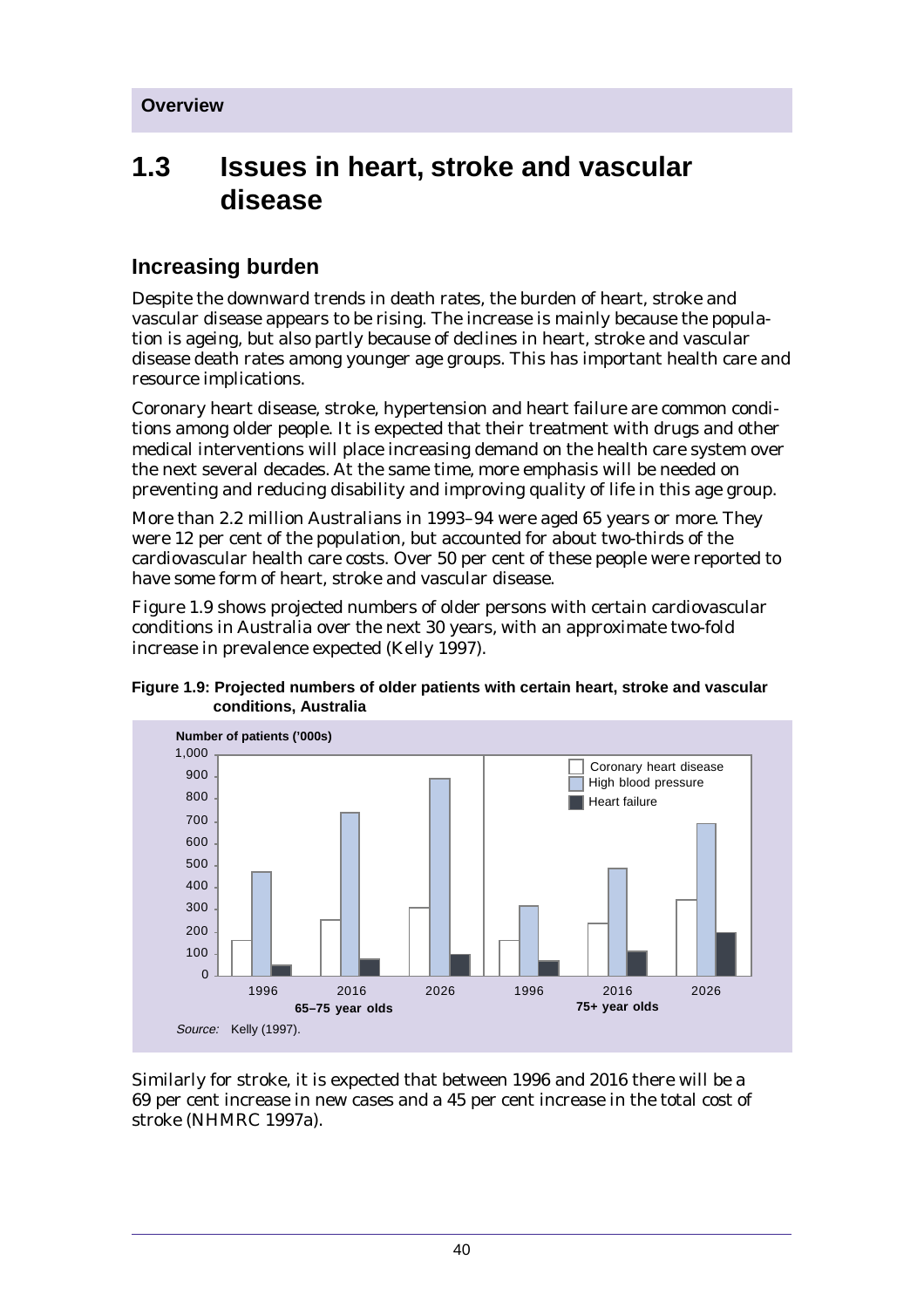# **Population groups at higher risk**

Certain groups in the population have significantly higher risk of heart, stroke and vascular disease mortality than others (discussed in more detail in Chapter 6).

- Indigenous Australians die from heart, stroke and vascular disease at twice the rate of the non-Indigenous population. Among Indigenous adults of working age, the ratio is six to nine times higher for males and females respectively, with the greatest difference occurring in the younger age groups. Although heart, stroke and vascular disease death rates are declining among Indigenous females (5.2 per cent annually between 1991 and 1996), there has been no decline among Indigenous males over the same period (Mathur & Gajanayake 1998).
- People of lower socio-economic status are more likely to die from heart, stroke and vascular disease than are those from higher socio-economic levels. This difference existed throughout the 1970s and 1980s, and has persisted into the 1990s (Bennett 1996; Mathers 1994).
- Males in rural and remote areas are more likely to die from heart, stroke and vascular disease than those living in urban areas. For females, heart, stroke and vascular disease death rates show less difference across urban, rural and remote areas (Mathur & Gajanayake 1998; Strong et al 1998).
- Males are twice as likely to die from coronary heart disease than females, with males aged under 65 experiencing three to five times higher death rates than females. Age-standardised death rates for coronary heart disease among older females approach that of older males. For stroke, the difference between males and females is not as marked (Mathur & Gajanayake 1998).

# **Heart, stroke and vascular disease labour force**

Comprehensive information on the labour force related to heart, stroke and vascular disease in Australia is unavailable. However, some information on the number of medical practitioners in cardiovascular and related specialities can be extracted from the Medical Labour Force Survey (AIHW 1997a). Medicare data also contain information regarding services provided in relation to cardiovascular conditions.

In 1995, there were an estimated 471 cardiologists, 84 cardiothoracic surgeons, 106 neurosurgeons and 122 vascular surgeons registered and practising in these respective fields as their main specialty. In addition, there were an estimated 71 general practitioners mainly practising in cardiology (AIHW 1997a).

Medicare data, which do not cover services to private patients in public hospitals or outpatient services by public hospitals, indicate that 473 cardiologists provided 1.7 million services in 1994–95, representing an average of 949 in-hospital and 2,646 out-of-hospital services per cardiologist. An estimated 90 cardiothoracic surgeons provided 63,000 services, amounting to an average of 408 in-hospital and 289 out-of-hospital services per practitioner. An estimated 94 neurosurgeons provided 93,000 services, amounting to 305 in-hospital and 684 out-of-hospital services per practitioner. An estimated 119 practitioners performed 198,000 vascular procedures, representing 404 in-hospital and 1,258 out-of-hospital procedures per practitioner (Table 1.2) (AIHW 1996).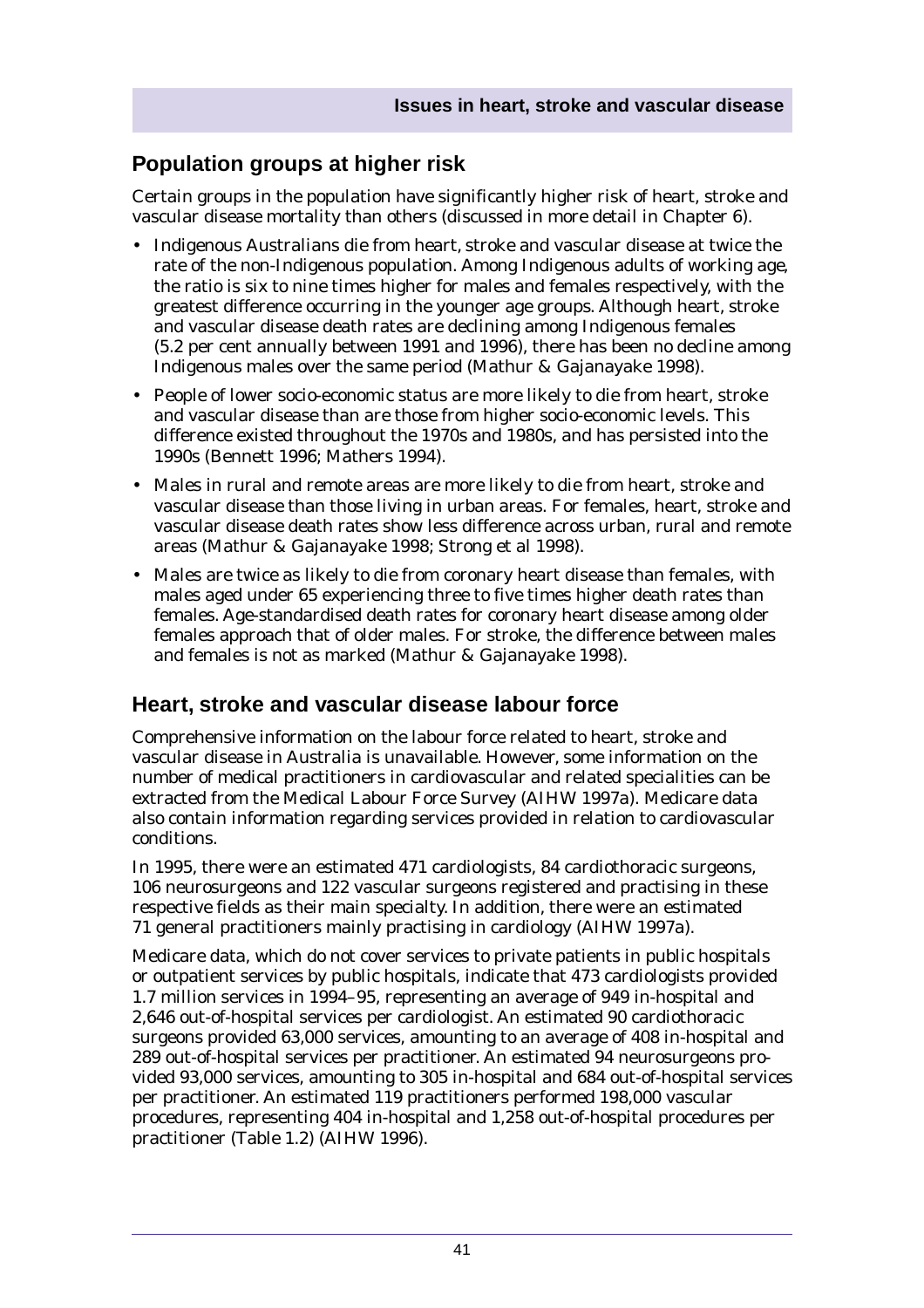|                           |                            |                               | Average number of services per practitioner |                 |
|---------------------------|----------------------------|-------------------------------|---------------------------------------------|-----------------|
| <b>Specialty</b>          | Number of<br>practitioners | Number of<br>services ('000s) | In hospital                                 | Out of hospital |
| Cardiology                | 473                        | 1.700                         | 949                                         | 2,646           |
| Cardiothoracic<br>surgery | 90                         | 63                            | 408                                         | 289             |
| Neurosurgery              | 94                         | 93                            | 305                                         | 684             |
| Vascular surgery          | 119                        | 198                           | 404                                         | 1,258           |

#### **Table 1.2: Heart, stroke and vascular disease related Medicare providers and services, 1994–95**

Source: Department of Health and Aged Care (unpublished data).

Substantial changes have occurred in medical education and training over the last decade, and it is likely that further changes will reflect the changing nature of heart, stroke and vascular disease and its management. A major impact of advances in medical technology and interventions is likely to be a reduction in the need for and duration of hospital stay for many clinical conditions. The rapidly changing nature of hospital practice, and increasing use of outpatient or community-based treatment programs, may also have an impact on the cardiovascular health labour force.

# **Health system costs of heart, stroke and vascular disease**

Direct health care costs for heart, stroke and vascular disease were estimated at \$3,719 million in 1993–94 (Mathers & Penm, in press). These include costs for inpatient and outpatient hospital services, nursing homes, medical services, pharmaceuticals, allied health services, research, other institutional items and administration, but do not include costs of ambulance services, community health services or medical aids and appliances. Indirect costs, such as those associated with lost production due to sickness and premature death, and intangible costs such as those due to pain, suffering, anxiety and bereavement, are also not accounted for.

In comparison with other major disease groups, heart, stroke and vascular disease ranked first in terms of direct costs, together with diseases of the digestive system (12 per cent). Other major disease groups accounting substantial proportions of health costs were: musculoskeletal conditions (10 per cent); mental disorders (8 per cent); injury and poisoning (8 per cent); respiratory diseases (8 per cent); cancers (6 per cent); and diseases of the genito-urinary tract (5 per cent).

Hospital expenditure for inpatients accounted for 41 per cent of the health care costs of heart, stroke and vascular disease. Pharmaceutical costs accounted for a further 20 per cent, while expenditure on nursing homes and medical services each accounted for approximately 15 per cent. Investment in prevention and screening activities amounted to only 0.3 per cent of the total cost of heart, stroke and vascular disease.

Coronary heart disease was the major contributor to the costs of health care for heart, stroke and vascular disease in 1993–94, accounting for 25 per cent (\$894 million) of the total. Approximately one-fifth (\$168 million) of the cost of coronary heart disease was attributable to acute heart attacks. Other major